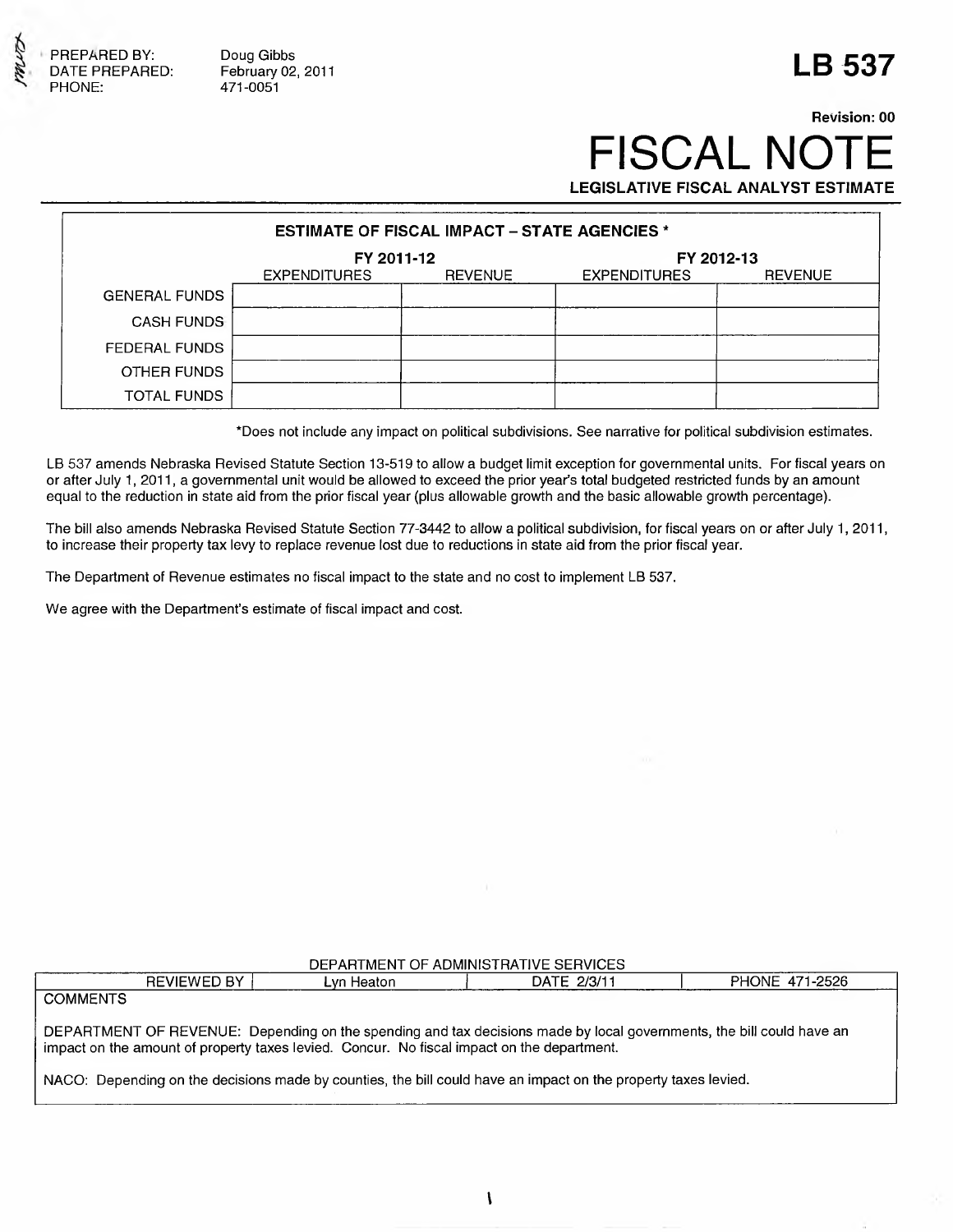# $_{RECEIVED}$

| LB 537                                   |              |                              |              | $\sim$ $\alpha$ $\sim$<br>LRG | <b>Example 1</b> Fiscal Note | 2011    |
|------------------------------------------|--------------|------------------------------|--------------|-------------------------------|------------------------------|---------|
|                                          |              | <b>State Agency Estimate</b> |              | Scalive FISOS                 |                              |         |
| State Agency Name: Department of Revenue |              |                              |              |                               | Date Due LFA:                | 1/25/11 |
| Approved by: Douglas Ewald               |              | Date Prepared:               | 1/24/11      |                               | Phone: 471-5700              |         |
|                                          | FY 2011-2012 |                              |              | FY 2012-2013                  | FY 2013-2014                 |         |
|                                          | Expenditures | Revenue                      | Expenditures | Revenue                       | Expenditures                 | Revenue |
| General Funds                            |              |                              |              |                               |                              |         |
| Cash Funds                               |              |                              |              |                               |                              |         |
| Federal Funds                            |              |                              |              |                               |                              |         |
| Other Funds                              |              |                              |              |                               |                              |         |
| Total Funds                              |              |                              |              |                               |                              |         |
|                                          |              |                              |              |                               |                              |         |

LB 537 amends  $\S$ [13-519 and 77-3442 to allow governmental units to exceed the prior year's total budgeted restricted funds by an amount equal to the reduction in state aid from the prior fiscal year plus the allowable growth and basic allowable growth percentage.

This will allow governmental units to compensate for reductions in state aid by increasing their property tax levies in excess of the current levy limits.

It is estimated that there will be no cost to the General Fund to implement this bill.

It is estimated that there will be no cost to the Department to implement this bill.

This bill carries an emergency clause.

| <b>Major Objects of Expenditure</b> |                             |                         |                         |                         |                                  |                                  |                              |
|-------------------------------------|-----------------------------|-------------------------|-------------------------|-------------------------|----------------------------------|----------------------------------|------------------------------|
| <b>Class Code</b>                   | <b>Classification Title</b> | $11 - 12$<br><b>FTE</b> | $12 - 13$<br><b>FTE</b> | $13 - 14$<br><b>FTE</b> | $11 - 12$<br><b>Expenditures</b> | $12 - 13$<br><b>Expenditures</b> | 13-14<br><b>Expenditures</b> |
|                                     |                             |                         |                         |                         |                                  |                                  |                              |
|                                     |                             |                         |                         |                         |                                  |                                  |                              |
|                                     |                             |                         |                         |                         |                                  |                                  |                              |
|                                     |                             |                         |                         |                         |                                  |                                  |                              |
|                                     |                             |                         |                         |                         |                                  |                                  |                              |